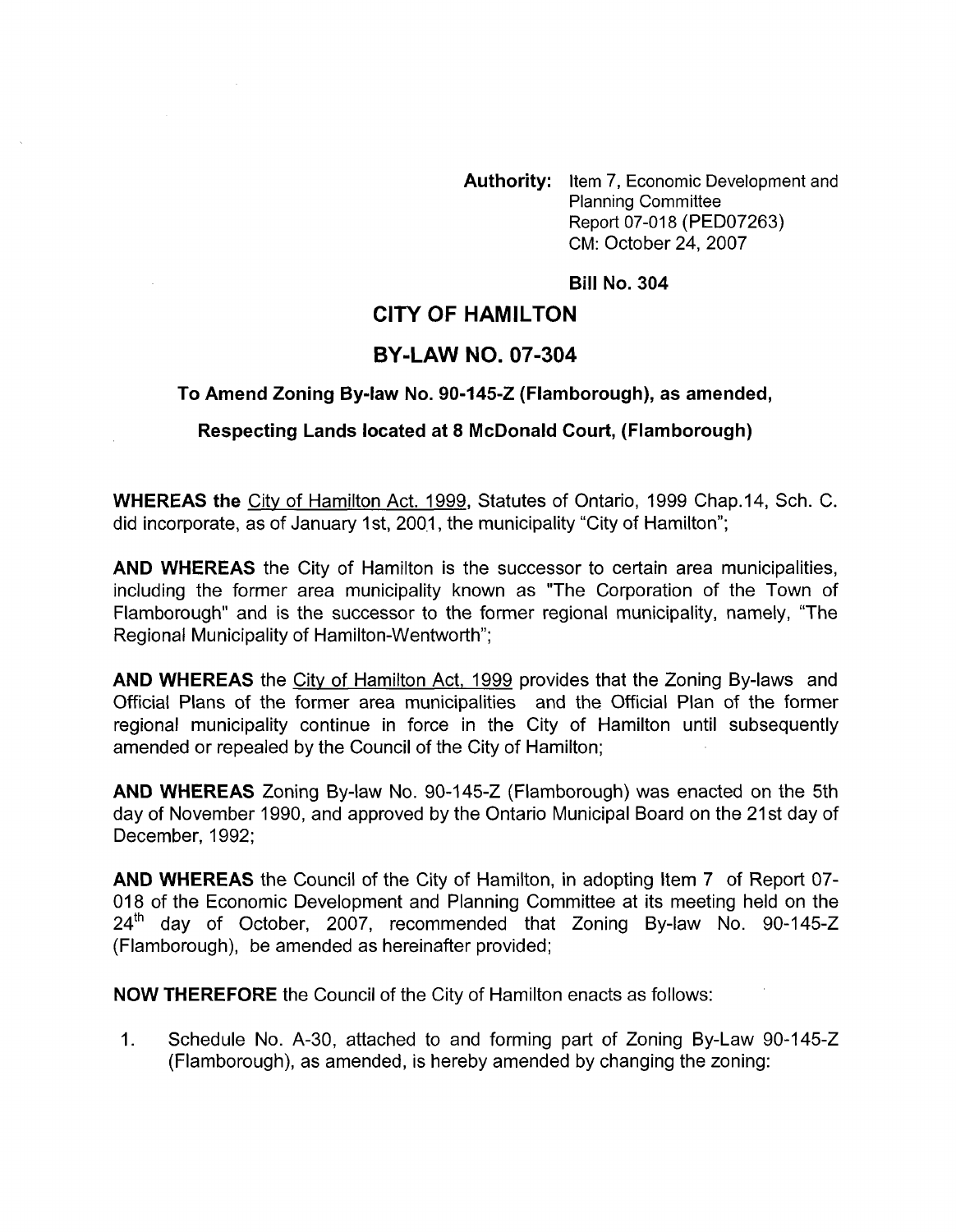- $(a)$ from the Urban Residential (Single Detached) "RI-6" Zone to the Urban Residential (Single Detached) "Rl-36" Zone, for lands comprised in **Block "1";** and,
- from the Urban Residential (Single Detached) "R1-6" Zone to the Urban  $(b)$ Residential (Single Detached) "RI-37" Zone, for lands comprised in **Block "2";**

the extent and boundaries of which are shown on a plan hereto annexed as Schedule "A".

- Section 6 Urban Residential (Single Detached) Zone of Zoning By-Law No. 90-145-2 (Flamborough), as amended, is hereby further amended by adding the following subsection: 2.
	- "6.3.36 "RI -36" (See Schedule A-30)

Permitted Uses

(a) Single Detached Dwelling

#### Zoning Provisions

- (a) Lot Area (minimum) 1,055 square metres
- (b) Lot Frontage (minimum) 28.5 metres
- (c) Height (maximum) 8.2 metres
- (d) Lot Coverage (maximum) 15%
- (e) Northerly Interior Side Yard (minimum) 1.5 metres
- (f) Southerly Interior Side Yard (minimum) 3 metres
- (9) Floor Space (maximum)

1 storey 186 square metres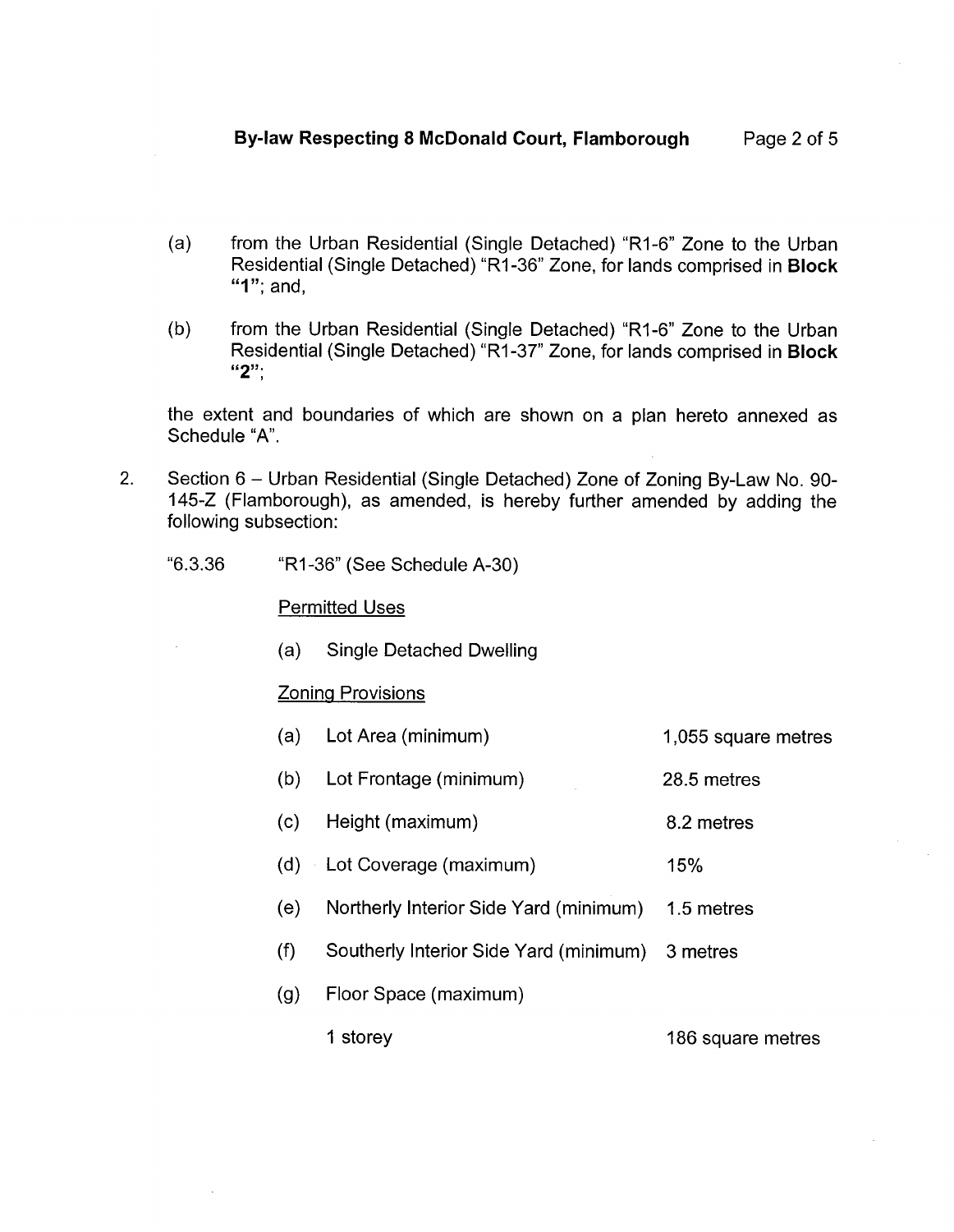1-1/2 storeys 186 square metres on main floor

2 storeys 372 square metres

- (h) All other zone provisions of Subsection 6.2 shall apply."
- 3. Section 6 Urban Residential (Single Detached) Zone of Zoning By-Law No. 90- 145-2 (Flamborough), as amended, is hereby further amended by adding the following subsection:
	- "6.3.3 7 "R1-37" (See Schedule A-30)

Permitted Uses

(a) Single Detached Dwelling

# Zoning Provisions

- (a) Lot Area (minimum) 646 square metres
- (b) Lot Frontage (minimum) 25.3 metres
- (c) Height (maximum)
- (d) Lot Coverage (maximum)
- (e) Interior Side Yard (minimum)
- (f) Exterior Side Yard (minimum)
- (9) Rear Yard (minimum) 6 metres
- (h) Floor Space (maximum)

1 storey

1 -1/2 storeys

186 square metres on main floor

186 square metres

8.2 metres

1.2 metres

6 metres

21 %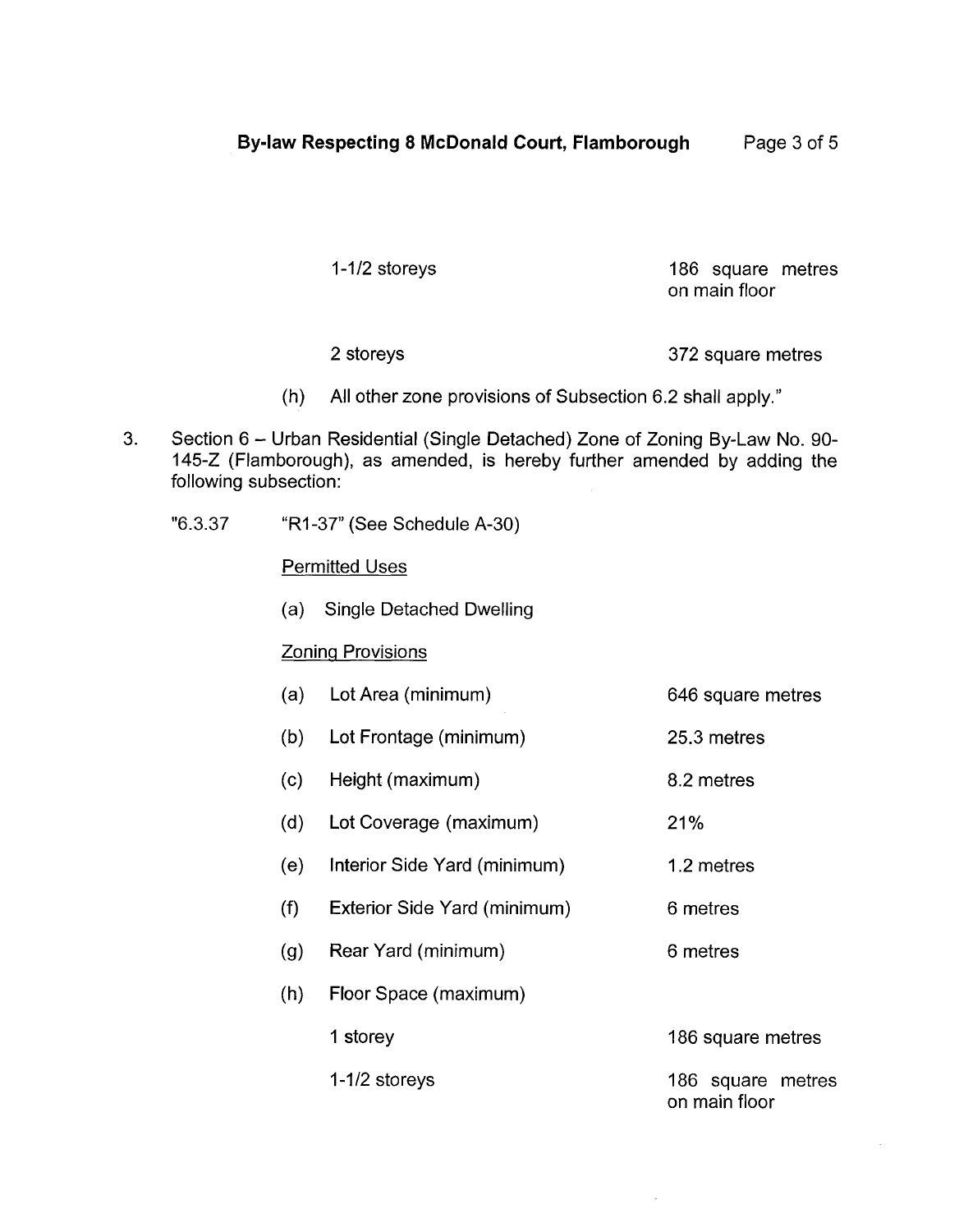2 storeys 372 square metres

- (i) All other zone provisions of Subsection 6.2 shall apply."
- **4.** The Clerk is hereby authorized and directed to proceed with the giving of notice of the passing of this By-law, in accordance with the Planning Act.

PASSED and ENACTED this 24<sup>th</sup> day of October, 2007.

Fred Eisenberger Mayor

Kevin C. Christensen **City Clerk** 

ZAR-07-035